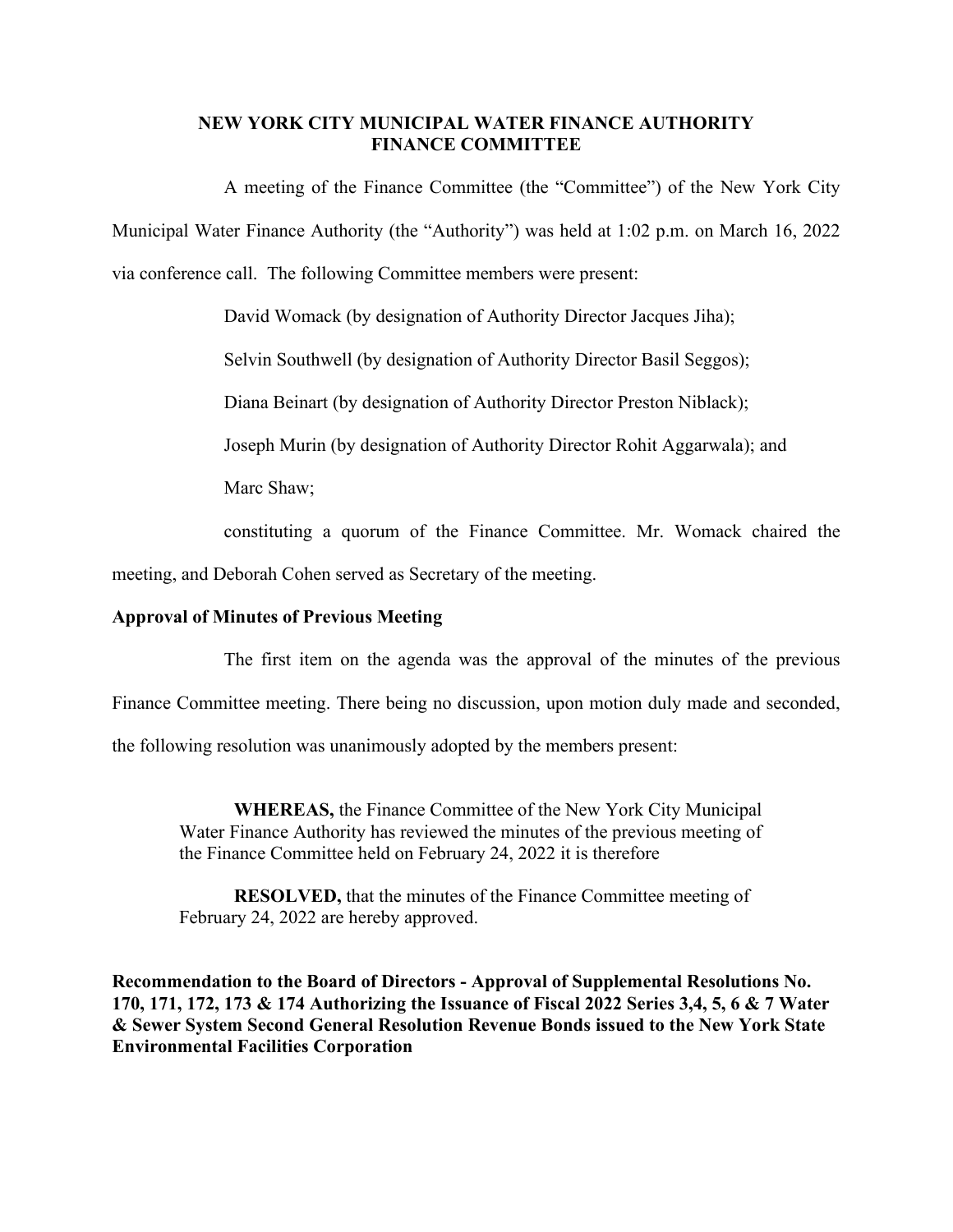The next item on the agenda was a series of resolutions which would recommend to the Board of Directors approval of Supplemental Resolutions 170, 171, 172, 173 and 174 Authorizing the Issuance of the Authority's Fiscal 2022 Series 3, 4, 5, 6 and 7 Water & Sewer System Second General Resolution Revenue Bonds issued to the New York State Environmental Facilities Corporation ("EFC"). Mr. Womack explained that all of the proposed issuances were related, and therefore it was simplest to discuss and vote on them together. He noted the parameters of the planned transactions were as follows: Supplemental Resolution No. 170 authorized up to \$160 million of Fiscal 2022 Series 3 Bonds to EFC, with a not to exceed true interest cost of 3.0%; Supplemental Resolution No. 171 authorized up to approximately \$139.315 million of Fiscal 2022 Series 4 Bonds, as a direct loan from EFC, for a not to exceed true interest cost of 3.0%; Supplemental Resolution No. 172 authorized up to \$75 million of Fiscal 2022 Series 5 Bonds to EFC, for a not to exceed true interest cost of 3.5%; Supplemental Resolution No. 173 authorized up to \$250 million of Fiscal 2022 Series 6 Bonds to EFC, for a not to exceed true interest cost of 4.0%, and Supplemental Resolution No. 174, which authorized up to \$195 million of Fiscal 2022 Series 7 Bonds, as a direct loan from EFC, for a not to exceed true interest cost of 4.0%. Mr. Womack noted that the pricing was planned to take place the week of April 4, 2022 and the closing on April 21, 2022. Then, upon unanimous vote, the following resolutions were adopted:

#### Fiscal 2022 Series 3

 **WHEREAS**, pursuant to the New York Public Authorities Law, the Finance Committee of the New York City Municipal Water Finance Authority (the "Authority") is charged with reviewing proposals for the issuance of debt by the Authority and making recommendations to the Board; and

**WHEREAS**, the Finance Committee has received and reviewed a proposal for the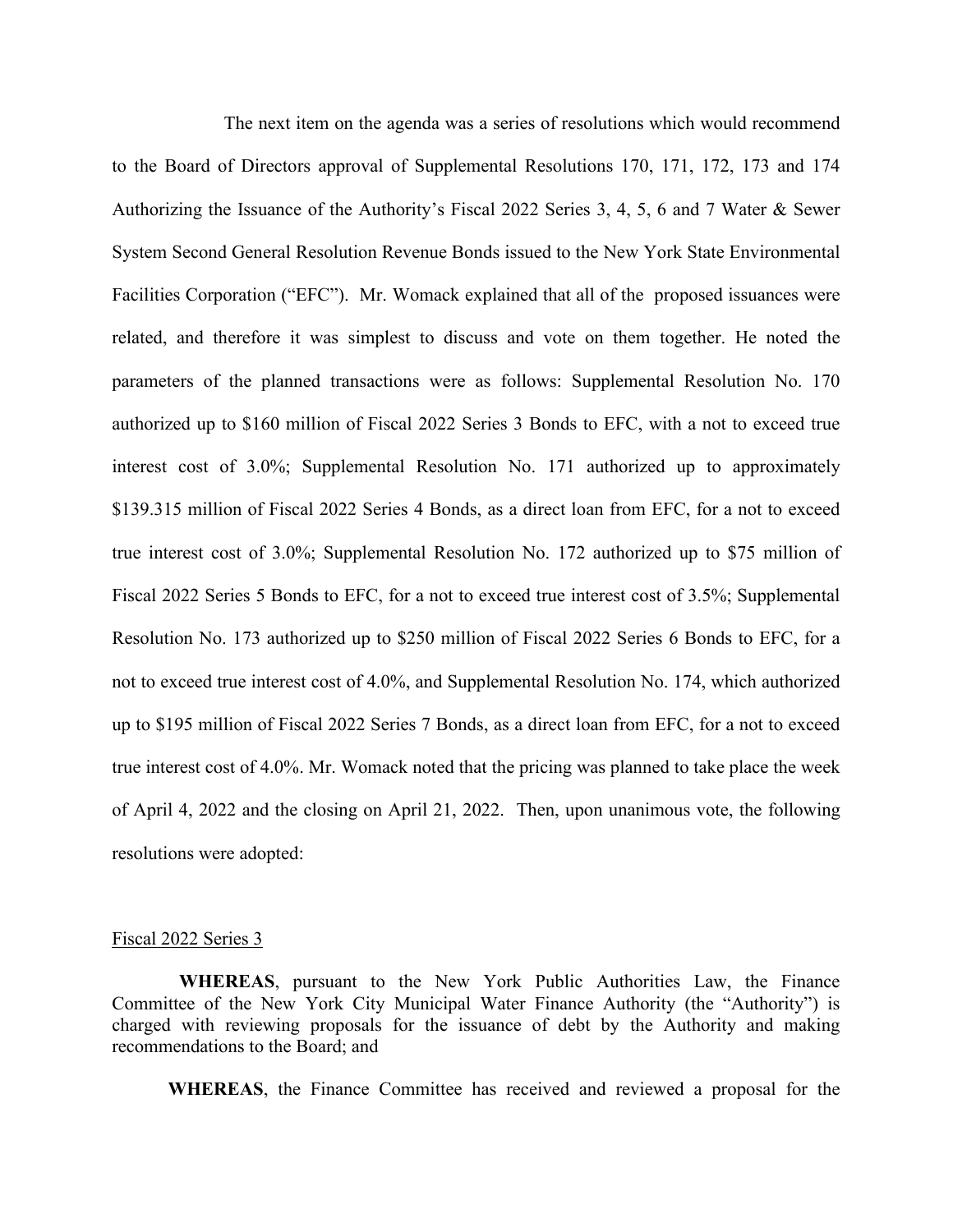approval of Supplemental Resolution No. 170 Authorizing the Issuance of Fiscal 2022 Series 3 Water & Sewer System Second General Resolution Revenue Bonds to the New York State Environmental Facilities Corporation ("EFC"); it is therefore

**RESOLVED**, that the Finance Committee recommends to the Board of Directors the approval Supplemental Resolution No. 170 Authorizing the Issuance of Fiscal 2022 Series 3 Water & Sewer System Second General Resolution Revenue Bonds to EFC.

### Fiscal 2022 Series 4

**WHEREAS**, pursuant to the New York Public Authorities Law, the Finance Committee of the New York City Municipal Water Finance Authority (the "Authority") is charged with reviewing proposals for the issuance of debt by the Authority and making recommendations to the Board; and

**WHEREAS**, the Finance Committee has received and reviewed a proposal for the approval of Supplemental Resolution No. 171 Authorizing the Issuance of Fiscal 2022 Series 4 Water & Sewer System Second General Resolution Revenue Bonds to the New York State Environmental Facilities Corporation ("EFC"); it is therefore

**RESOLVED**, that the Finance Committee recommends to the Board of Directors the approval Supplemental Resolution No. 171 Authorizing the Issuance of Fiscal 2022 Series 4 Water & Sewer System Second General Resolution Revenue Bonds to EFC.

#### Fiscal 2022 Series 5

**WHEREAS**, pursuant to the New York Public Authorities Law, the Finance Committee of the New York City Municipal Water Finance Authority (the "Authority") is charged with reviewing proposals for the issuance of debt by the Authority and making recommendations to the Board; and

**WHEREAS**, the Finance Committee has received and reviewed a proposal for the approval of Supplemental Resolution No. 172 Authorizing the Issuance of Fiscal 2022 Series 5 Water & Sewer System Second General Resolution Revenue Bonds to the New York State Environmental Facilities Corporation ("EFC"); it is therefore

 **RESOLVED**, that the Finance Committee recommends to the Board of Directors the approval Supplemental Resolution No. 172 Authorizing the Issuance of Fiscal 2022 Series 5 Water & Sewer System Second General Resolution Revenue Bonds to EFC.